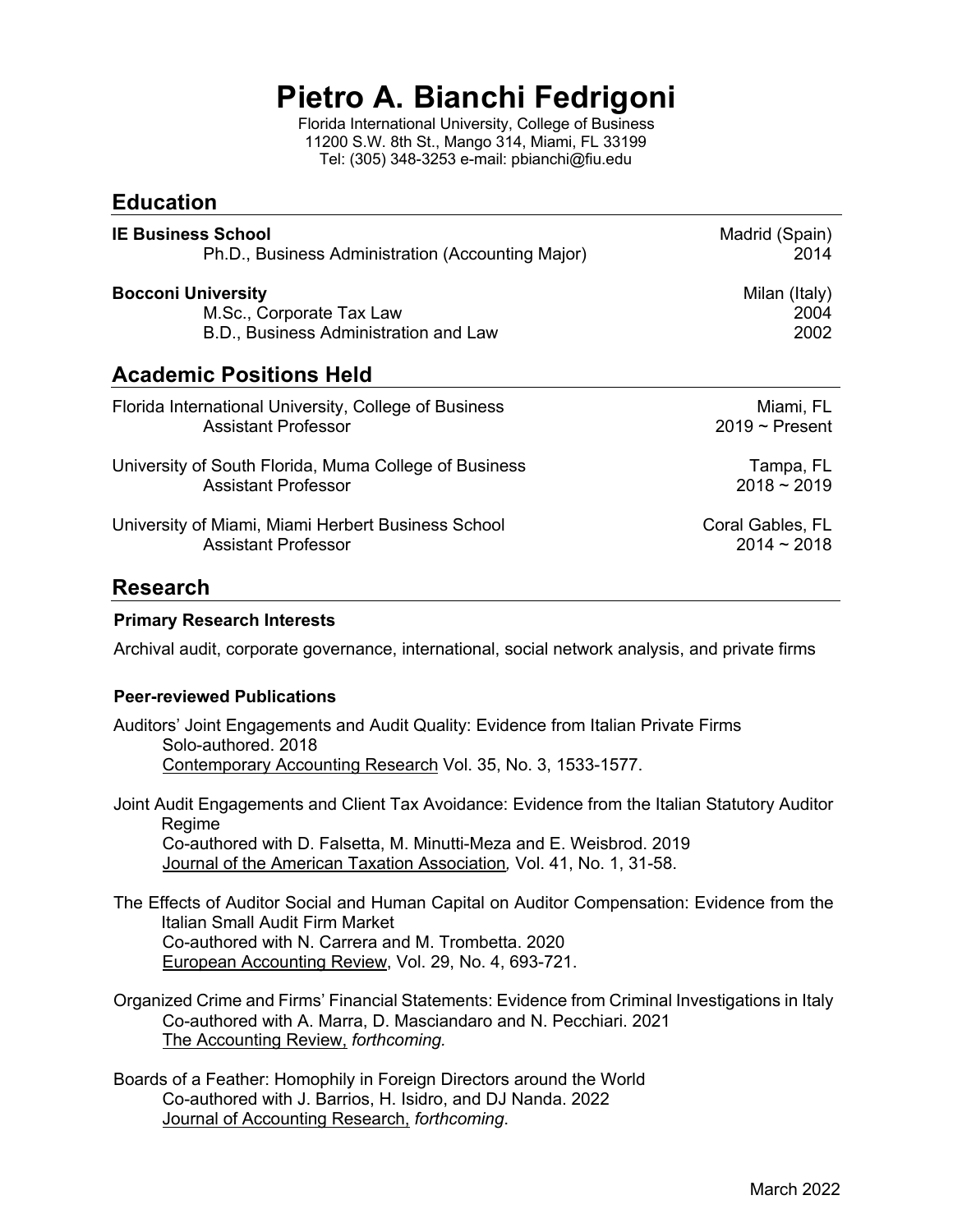#### **Working Papers**

- "Social Networks Analysis in Accounting and Finance," with M. Causholli, M. Minutti-Meza, and V. Sulcaj*,* reviewing for 3rd round at *Contemporary Accounting Research.*
- "The Role of Disclosure in Closing Going Private Deals," with M. Minutti-Meza, M. Phillips, and M. Vulcheva.
- "Does the Mafia Hire Good Accountants?" with J.R. Francis, A. Marra, and N. Pecchiari.
- "A New Wave of Audit Partners: Evidence from the Chinese Localization Rule," with L. Liao, M. Minutti-Meza and Y. Wang.

#### **Research in Progress**

"Do external stakeholders make soft disclosures about a firm's future performance? Evidence from supply chain relationships", with J. Krupa, and D. Nanda.

"The value of social networks in equity crowdfunding", with E. Bogdani, and M. Causholli.

"Gender diversity in the VC industry," with J. Barrios and Y. Hochberg.

### **Teaching**

| <b>Teaching Interests</b><br>Financial and managerial accounting                                                                                                                                                     |                                                             |
|----------------------------------------------------------------------------------------------------------------------------------------------------------------------------------------------------------------------|-------------------------------------------------------------|
| <b>Florida International University, College of Business</b><br>ACG 6257 - Global Accounting (MACC)<br>ACG 6175 - Financial Reporting and Analysis (PMBA)<br>ACG 7899 - Positive Theory Research in Accounting (PhD) | $2019$ ~ Present<br>$2021 \sim$ Present<br>$2022$ ~ Present |
| University of South Florida, Muma College of Business<br>ACG 3341 - Cost Accounting I                                                                                                                                | $2018 - 2019$                                               |
| <b>University of Miami, Miami Herbert Business School</b><br>ACC 312 – Intermediate Accounting II                                                                                                                    | $2014 - 2018$                                               |
| <b>IE Business School – IE University</b><br>Cost Accounting (MIM)<br>Financial Reporting and Analysis (IFRS based)                                                                                                  | $2012 - 2014$<br>$2012 - 2014$                              |
| <b>Bocconi University</b><br>Intro to Financial Accounting<br><b>Financial Statement Analysis</b><br>Financial Statement Analysis (in Spanish)<br>IFRS Adoption: Comparison with Italian GAAP                        | $2006 - 2013$<br>$2009 - 2010$<br>2013<br>$2008 - 2009$     |
| <b>Selected Honors and Awards</b>                                                                                                                                                                                    |                                                             |

| Contemporary Accounting Research (CAR), Outstanding Reviewer Recognition | 2021 |
|--------------------------------------------------------------------------|------|
| University of Miami                                                      |      |
| School of Business Excellence in Undergraduate Teaching Award            | 2017 |
| Provost's Research Award in Business and Social Sciences                 | 2017 |
| Best Paper Award, AAA International Section Midyear Meeting              | 2015 |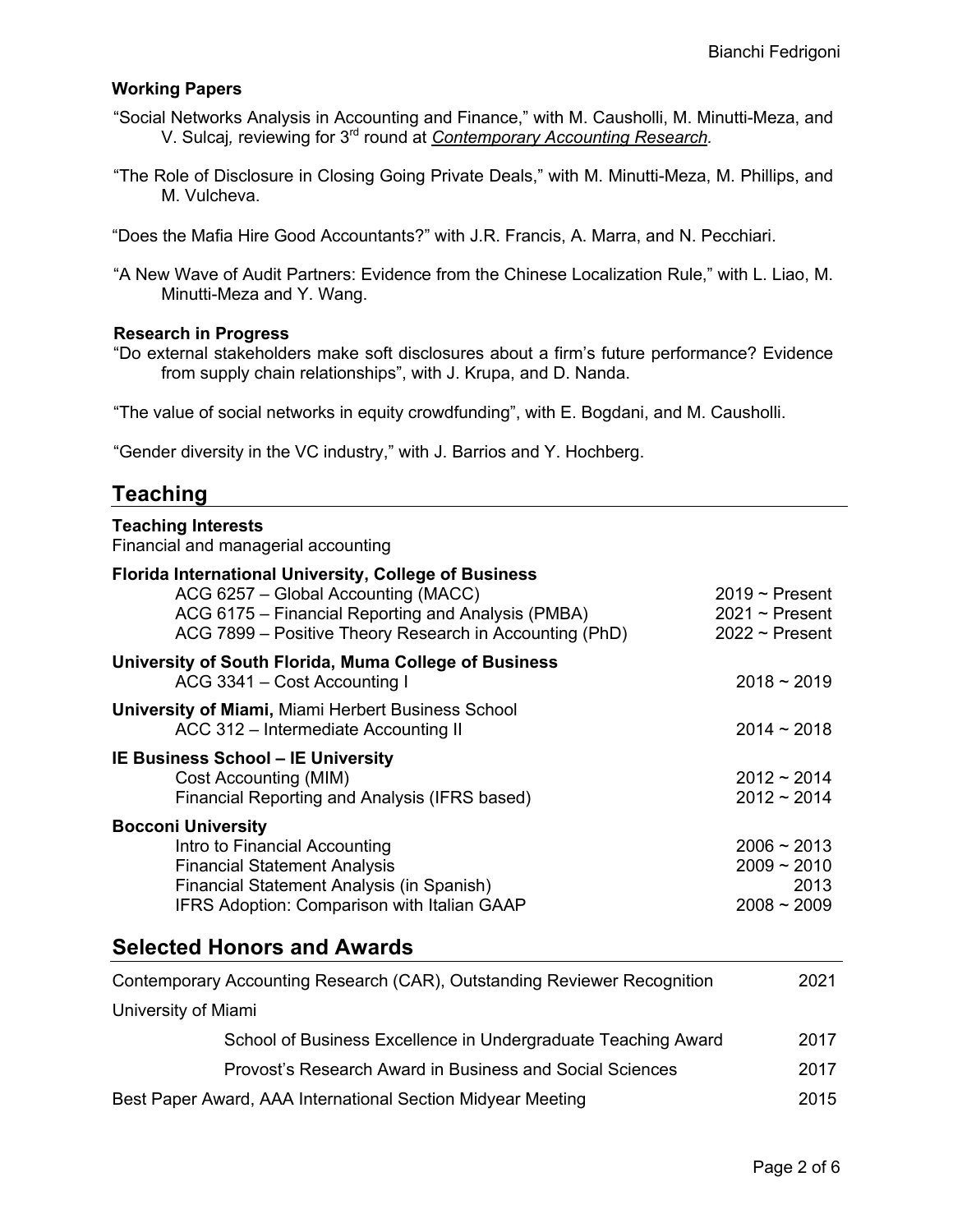$2021$  ~ Present  $2020 \sim$  Present  $2018 \sim$  Present

## **Academic Professional Services**

#### **Editorial Board member:**

Contemporary Accounting Research (*CAR*)

Auditing: a Journal of Theory and Practice (*AJPT*)

Journal of Accounting and Public Policy (*JAPP)*

#### **Ad Hoc reviewer for journals:**

| The Accounting Review (TAR)                         |
|-----------------------------------------------------|
| Management Science (MS)                             |
| Review of Accounting Studies (RAST)                 |
| European Accounting Review (EAR)                    |
| International Journal of Auditing (IJA)             |
| Journal of Information System (JIS)                 |
| Journal of International Accounting Research (JIAR) |
| Accounting and Business Research (ABR)              |

#### **Reviewer for conferences:**

AAA annual meetings

AAA Auditing mid-year meetings

AAA IAS mid-year meetings

EAA annual meetings

HARC

#### **Other:**

Florida International University, College of Business

| S.M. Mahamudul Islam (doctoral student) (dissertation committee)                          | $2021 \sim$ Present |
|-------------------------------------------------------------------------------------------|---------------------|
| Evans Adu (doctoral student) (student advisor)                                            | $2021 \sim$ Present |
| <b>MACC Scholarship Committee</b>                                                         | $2020 \sim$ Present |
| <b>Bocconi University</b>                                                                 |                     |
| Mariya Ivanova (dissertation external member, placed at<br>Stockholm School of Economics) | 2017                |
| AAA IAS Section                                                                           |                     |
| Organizing Committee for the AAA Annual Meeting                                           | 2022                |
| Co-chair AAA Annual Meeting                                                               | 2019                |
| <b>Publication Committee member</b>                                                       | $2015 - 2017$       |
| Scientific Committee member - Workshop on Audit Quality (EIASM)                           | 2020                |
| Scientific Committee member - EAA                                                         | $2017 - 2020$       |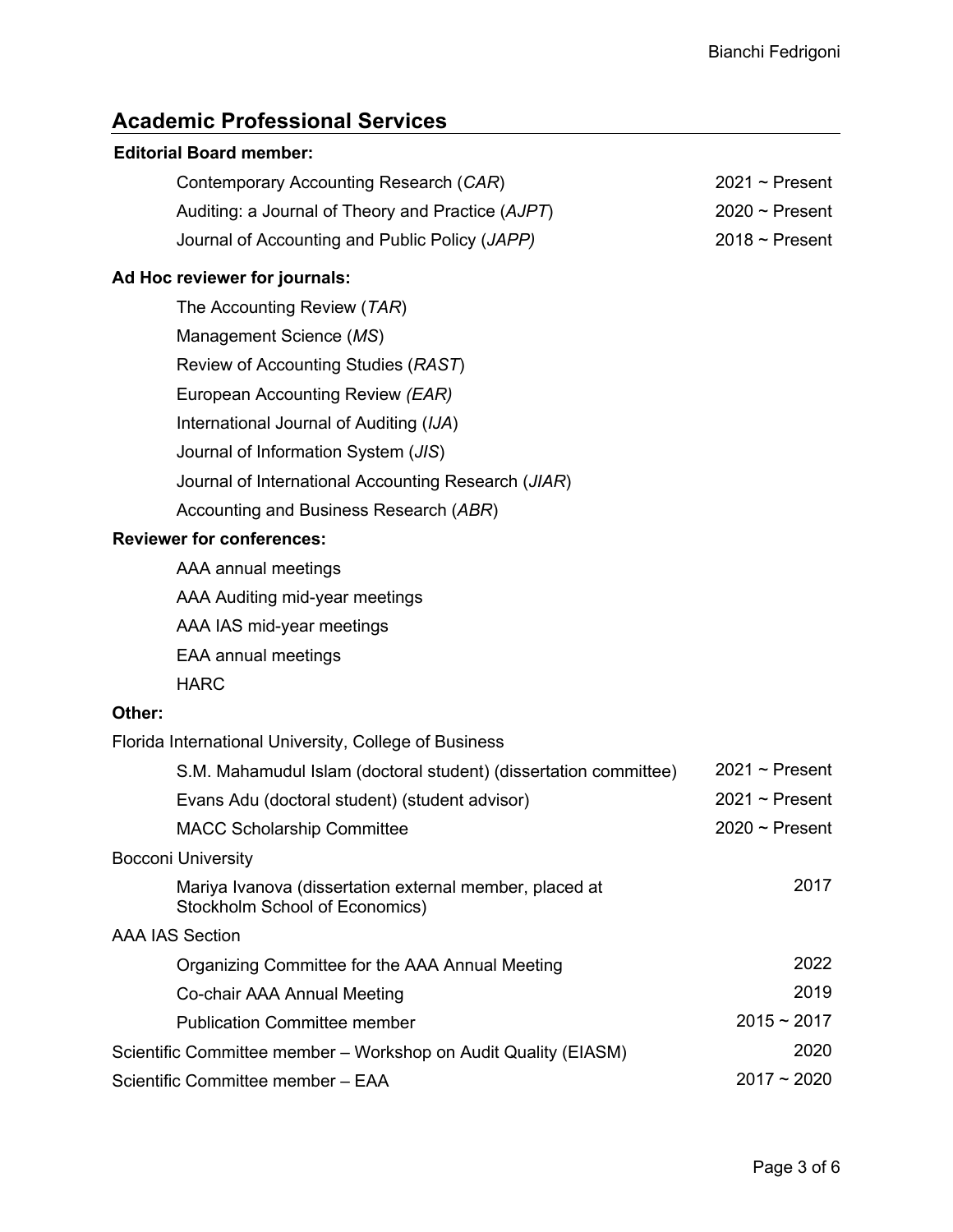# **Research Presentations and Conference Participation**

#### **2022**

The University of Kansas (KU) (presenter, scheduled) Ca' Foscari University (Venice, Italy) (presenter, scheduled) University of St. Gallen (St. Gallen, Switzerland) (presenter, scheduled) AAA IAS Section Midyear Conference (presenter and discussant) AAA Auditing Midyear Conference (presenter and discussant) AAA IAS Section Midyear Doctoral Consortium (invited panelist)

#### **2021**

Florida International University (FIU) (presenter) LMU Munich (presenter) Florida Accounting Symposium (presenter) Maastricht University (presenter) Bocconi University (presenter) *Contemporary Accounting Research* Conference (invited attendee) *Review of Accounting Studies* Conference (invited attendee) *European Accounting Review* Conference (invited attendee) PCAOB Conference (invited attendee)

#### **2020**

Florida International University (FIU) (presenter) University of Memphis (presenter) AAA IAS Section Midyear Doctoral Consortium (invited panelist) Workshop on Audit Quality (EIASM) (discussant) AAA IAS Section Midyear Conference (discussant) AAA Auditing Section Midyear Conference (discussant) *Contemporary Accounting Research* Conference (invited attendee) *Review of Accounting Studies* Conference (invited attendee) *European Accounting Review* Conference (invited attendee) Tilburg Winter Camp (invited attendee) PCAOB Conference (invited attendee)

#### **2019**

Florida International University (FIU) (presenter) Boston University (BU) (presenter) AAA Annual meeting (presenter, discussant, and panel moderator) European Accounting Association Annual Meeting (presenter) AAA IAS Section Midyear Conference (discussant)

#### **2018**

Florida Accounting Symposium (presenter) University of South Florida (presenter) University of Bozen (presenter) European Accounting Association Annual Meeting (presenter) European Accounting Symposium for Young Scholars (presenter) AAA IAS Section Midyear Conference (presenter)

#### **2017**

University of South Florida (USF) (presenter) AAA Annual meeting (presenter) European Accounting Association Annual Meeting (presenter and discussant)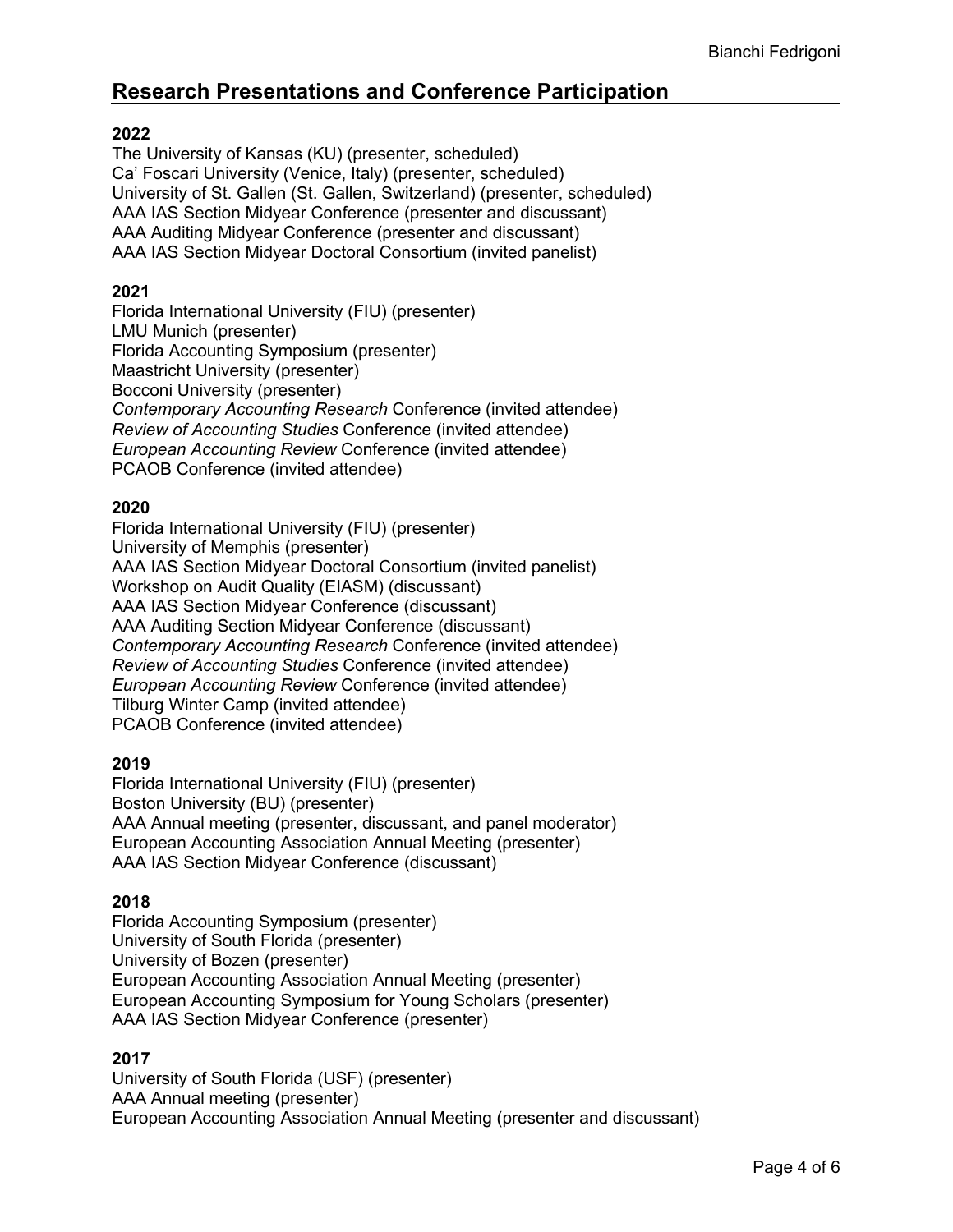AAA Auditing Section Midyear Conference (discussant) AAA IAS Section Midyear Conference (presenter and discussant) PCAOB Conference (invited attendee) Global Issues in Accounting, University of Chicago (paper presented by coauthor)

#### **2016**

University of British Columbia (UBC) (presenter) Arizona State University (ASU) (presenter) Bocconi University (presenter) Universidad Carlos III (presenter) IE Business School (presenter) 6th Workshop on Audit Quality, EIASM (presenter and discussant) European Accounting Association Annual Meeting (presenter) AAA Annual meeting (presenter and discussant) AAA IAS Section Midyear Conference (presenter and discussant) AAA - New Junior Faculty Consortium (invited attendee) PCAOB Conference (invited attendee) *Journal of Accounting Research* Conference (invited attendee)

#### **2015**

University of Miami (UM) (presenter) AAA Annual Meeting (presenter and discussant) International Symposium on Audit Research (ISAR) (presenter) AAA IAS Section Midyear Conference (presenter and discussant) AAA Auditing Section Midyear Conference (presenter and discussant) PCAOB Conference (invited attendee) *Journal of Business, Finance, and Accounting* (JBFA) Conference (invited attendee)

#### **2014**

Florida Accounting Symposium (presenter) International Symposium on Audit Research (ISAR) (presenter) European Accounting Association Annual Meeting (presenter) University of Miami (UM) (presenter) SUNY Buffalo (presenter) AAA IAS Section Midyear Conference (presenter and discussant) AAA Auditing Section Midyear Conference (presenter)

#### **2013**

University of Miami (presenter) Accounting Ph.D. Rookie Recruiting and Research Camp (presenter) IE Business School (presenter) European Accounting Association Annual Meeting (presenter)

#### **2012**

AAA Annual Conference (presenter) IX Workshop on Empirical Research in Financial Accounting (presenter) 4th Workshop on Audit Quality, EIASM (presenter) European Accounting Association Doctoral Colloquium (presenter) Workshop Raymond Konopka (presenter)